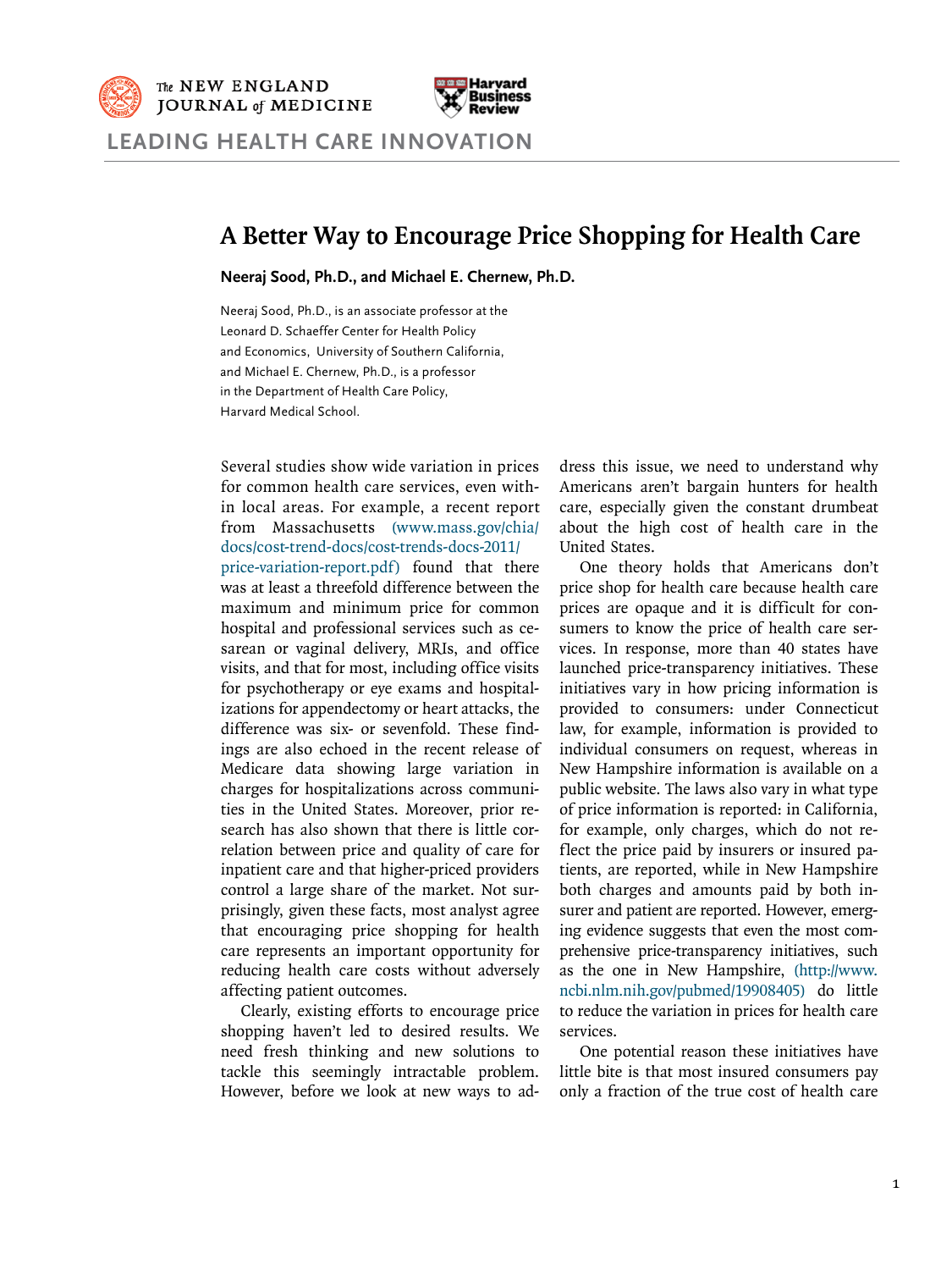and thus have little incentive to shop for lower-cost care. Therefore, some have argued that high-deductible or consumer-driven health plans in which consumers have more skin in the game should encourage price shopping. However, a recent study [\(http://www.degruyter.com/dg/viewarticle/](http://www.degruyter.com/dg/viewarticle)

## j[\\$002ffhep.2013.16.issue](002ffhep.2013.16.issue)-1\$002ffhep-2012-

0028[\\$002ffhep-2012-0028.xml\)](002ffhep-2012-0028.xml) shows that is not the case. Examining prices paid by employees of 63 large companies for nine common outpatient services (such as office visits, chest x-rays, and colonoscopies), researchers found that patients with high deductibles paid roughly the same amount as their traditionally insured counterparts for eight of the nine services. The only exception was office visits, where the researchers found that patients with high deductibles paid about 2% less. They also found that within high-deductible health plans, prices did not change depending on whether the service was bought before or after the employee reached the deductible.

So why are these consumers, in increasingly popular high-deductible health plans, leaving money on the table? There are several potential explanations. First, despite the proliferation of state-level price transparency initiatives, health care prices may still be opaque to consumers. In response, several private companies now offer more tailored and consumer friendly pricing information. Although these new initiatives show promise, whether they will solve the priceshopping conundrum remains to be seen. Second, consumers may use price as a signal of quality of care, since information on quality is notoriously hard to find; even the new privatesector initiatives provide scant information on quality. The notion that higher prices indicate better quality may discourage consumers from bargain hunting. And third, patients may be reluctant to question the advice of their doctors on where to get a particular service [\(http://www.](http://www.nejm.org/doi/full/10.1056/NEJMp1100041) [nejm.org/doi/full/10.1056/NEJMp1100041\)](http://www.nejm.org/doi/full/10.1056/NEJMp1100041).

This last explanation also provides a way to solve the price-shopping conundrum: encourage doctors or their medical groups to price shop for their patients. Doctors can influence their patients' health care decisions, including where to get services such as radiology and laboratory services. They are also likely to be more informed about the quality of services offered by various providers. Indeed, experience from the alternative quality contract [\(http://www.nejm.](http://www.nejm.org/doi/full/10.1056/NEJMsa1101416) [org/doi/full/10.1056/NEJMsa1101416\)](http://www.nejm.org/doi/full/10.1056/NEJMsa1101416) shows that medical groups, given the right incentives, can be effective shoppers for their patients. Medical groups facing global budgets (which set an annual budget for caring for a specified population) and that had not previously faced risk reduced spending by about 6% in the first year, and much of the savings was due to referrals to lowerprice providers and settings.

Moving forward, we need to harmonize patient-oriented and provider-oriented strategies for encouraging price shopping. Patients need easily accessible information about price that is tailored to their individual needs. This information should include not only the out-of-pocket price of the service (e.g., a doctor visit) but also more holistic information on downstream costs for the entire episode of care and data on the quality of care. We do not, for example, want patients to choose doctors who charge a low price for the initial visit but provide poor-quality care or have higher episode costs. Such holistic information must reflect the patient's insurance coverage so that it captures plan features designed to bolster patient price sensitivity through innovative insurance design, in which patients pay higher out-ofpocket costs for seeking care from higher-priced providers. Benefit designs should be harmonized so that patient incentives and provider incentives are more closely aligned in situations where provider groups have reason to consider price and total episode costs when discussing health care decisions with their patients. Perhaps accountable care organizations or other provider groups that accept accountability for patient spending and outcomes should have greater influence on benefit design. These efforts can lead patients to shop more effectively for doctors and can lead doctors to be better stewards of their patients' health and dollars.

Such a multipronged approach to encouraging price shopping has generally not been attempted, partly because of lack of data and partly because of institutional barriers. However, the confluence of recent trends in health care offers a unique opportunity for such strategies to gain a foothold. Insurers, both public and private, are increasingly willing to abandon feefor-service payment models and to create incentives for doctors and other providers to make value-based decisions. The big-data initiative of